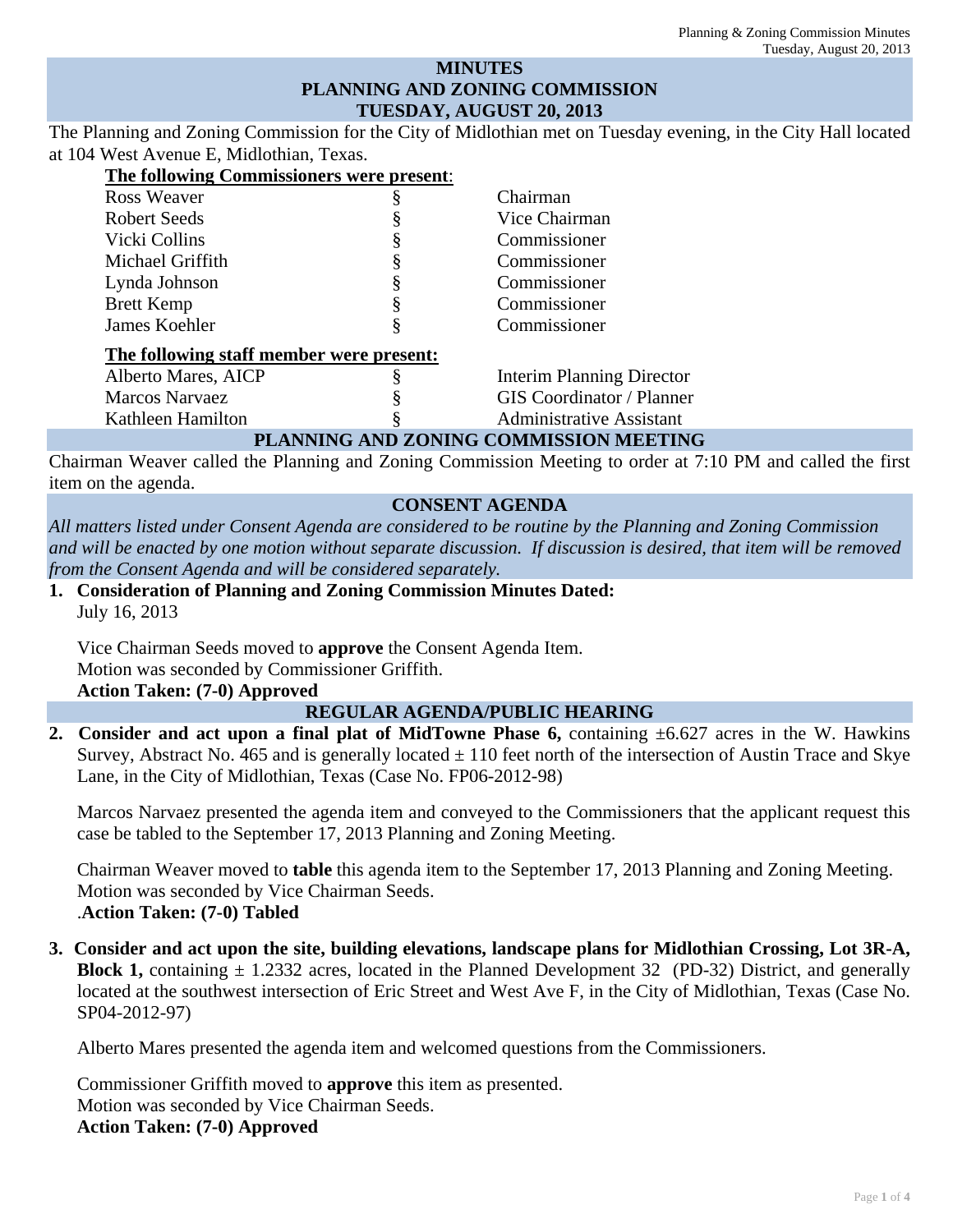### **PUBLIC HEARING**

**4. Conduct a public hearing and act upon a request for a Specific Use Permit (SUP) to allow car sales on property currently zoned Light Industrial District**. Property contains  $\pm$  2.06 acres in the North Midlothian Industrial Park, Block 1, and located on the east side of Hwy 67 services road and north of Gifco Road, in the City of Midlothian, Texas (Case No. SUP10-2012-102)

Alberto Mares presented the agenda item and welcomed questions from the Commissioners.

Chairman Weaver addressed the audience for any input regarding the public hearing. With no speakers on this item, Commissioner Collins moved to **close** the public hearing. Motion was seconded by Commissioner Kemp. **Action Taken: (7-0) Closed Public Hearing** 

Chairman Weaver moved to **approve** this item with the following conditions: 1. Striking condition #6 parking lot striping. Motion was seconded by Commissioner Griffith. **Action Taken: (7-0) Approved** 

**5. Conduct a public hearing and act upon a request to rezone ± 3.43 acres from Agricultural (A) District to Commercial (C) District**. Property is located in the M Brenan Survey, Abstract 43, and is located at the southern intersection of Apple Lane and FM 663, in the City of Midlothian, Texas (Case No. Z15-2012-99)

Commissioner Kemp and Commissioner Koehler excused themselves from presiding over the public hearings on Agenda Item 5 and 6 due to conflicts of interest.

Marcos Narvaez presented the agenda item and welcomed questions from the Commissioners.

Chairman Weaver addressed the audience for any input regarding the public hearing. With no speakers on this item, Commissioner Griffith moved to **close** the public hearing. Motion was seconded by Commissioner Johnson. **Action Taken: (5-0) Closed Public Hearing** 

Commissioner Johnson moved to **approve** this item as presented. Motion was seconded by Vice-Chairman Seeds. **Action Taken: (5-0) Approved** 

**6. Conduct a public hearing and act upon a request for a Specific Use Permit (SUP) to allow miniwarehouses on ± 3.43 acres of property currently zoned Commercial (C) District (3851 FM 663).**  Property is located in the M Brenan Survey, Abstract 43, and is located at the southwest intersection of Apple Lane and FM 663, in the City of Midlothian, Texas (Case No. SUP09-2012-100)

Marcos Narvaez presented the agenda item and welcomed questions from the Commissioners.

Chairman Weaver addressed the audience for any input regarding the public hearing. With no speakers on this item, Commissioner Johnson moved to **close** the public hearing.

Motion was seconded by Commissioner Collins.

## **Action Taken: (5-0) Closed Public Hearing**

Chairman Weaver moved to **approve** this item by adding condition #6:

- 1. Construction of one (1) structure totaling 3,400 square feet.
- 2. Proposed structure is located to site plan.
- 3. Proposed structure may be metal to match existing interior structures.
- 4. Must meet all adopted fire and building codes.
- 5. Must meet all adopted City Regulations.
- 6. Impervious area coverage from 80% to 60%

Motion was seconded by Vice-Chairman Seeds. **Action Taken: (5-0) Approved**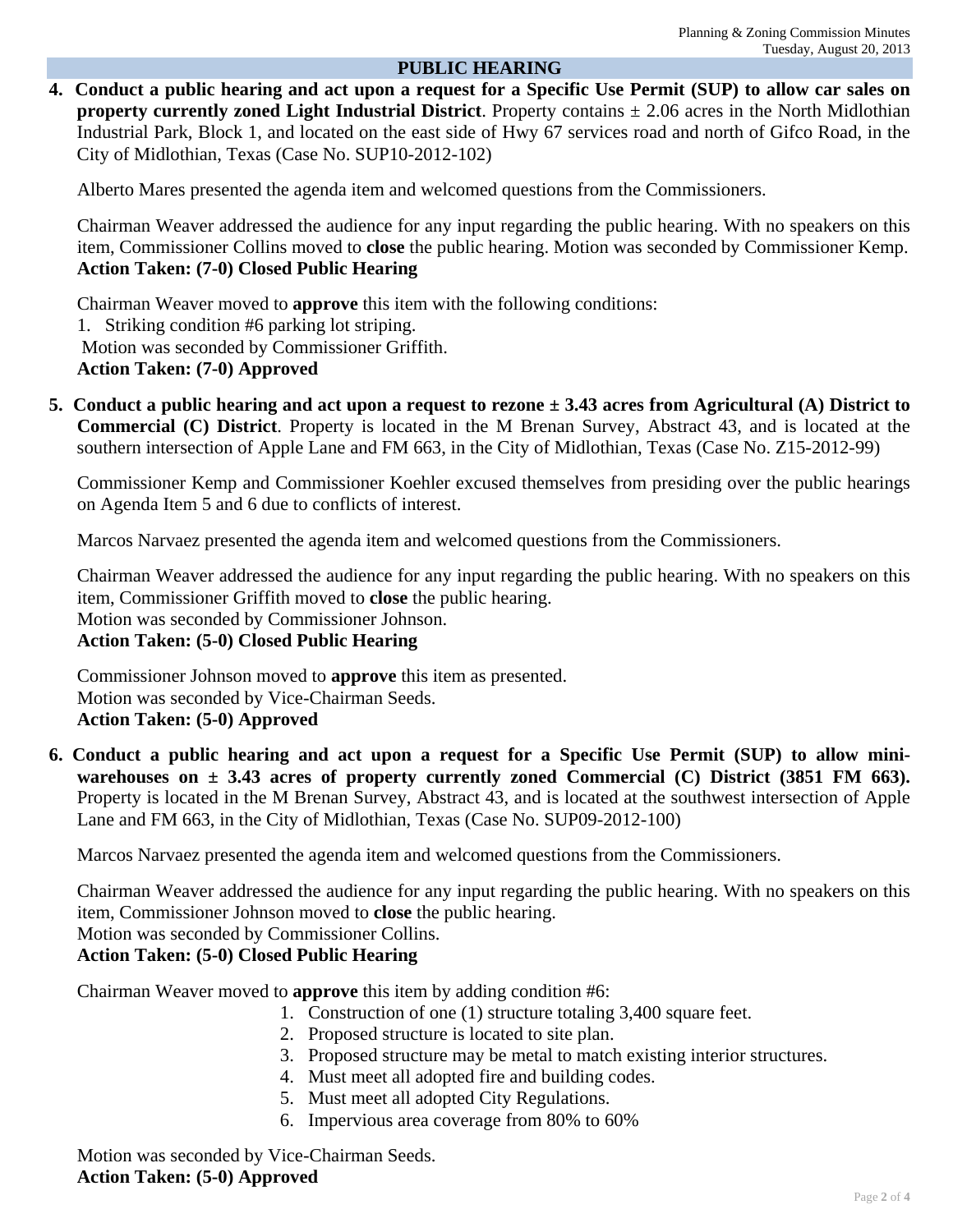#### **PUBLIC HEARING CONTINUED**

Commissioner Kemp and Commissioner Koehler re-entered back into the meeting.

7. **Conduct a public hearing to consider and act upon a request to rezone ± 152 acres from the current Agricultural (A) District and Single Family One (SF-1) to a Planned Development District (PD)** for mixed use of residential (lot sizes ranging from 6,000 to 7,200 square feet) and opportunity sites consisting of community retail, general professional, medical, institutional and commercial uses. Property is generally located south of Mt Zion Road and east of FM 663, in the City of Midlothian, Texas (Case No. Z14-2012-94)

Alberto Mares presented the agenda item and welcomed questions from the Commissioners.

Chairman Weaver addressed the audience for any input regarding the public hearing the following spoke:

- 1. Charles Parker- 233 Brookdale, Midlothian, TX
- 2. Applicant Don Collins

Chairman Weaver moved to continue the public hearing to the September 17, 2013 Planning and Zoning Meeting.

Motion was seconded by Vice Chairman Seeds.

**Action Taken: (7-0) Continued** 

8. **Conduct a public hearing and act upon an amendment to the Zoning Ordinance to enhance standards for subdivision design,** specifically amending Section 3.5400 (Residential Landscaping and Streetscaping Standards) (Case No. OZ06-2012-103)

Alberto Mares presented the agenda item and welcomed questions from the Commissioners.

Chairman Weaver addressed the audience for any input regarding the public hearing. With no speakers on this item, Chairman Weaver moved to **continue** the public hearing to the September 17, 2013 Planning and Zoning Meeting and await input from the Builders Roundtable Meeting.

Motion was seconded by Commissioner Kemp.

**Action Taken: (7-0) Continued** 

9. **Conduct a public hearing and act upon an Ordinance regarding amendments to the City's adopted Comprehensive Plan, Ordinance 2007-15, as amended,** specifically amending the Thoroughfare Plan Map, including but not limited to: 1) adding a new thoroughfare classification; 2) the reclassification of the extension of Hayes Road east of Longbranch Road, 3) the reclassification of the Ledgestone Lane south of Plainview Road, and 4) the realignment and reclassification of South 14<sup>th</sup> Street from Ashford Lane to FM 875; 5) the deletion of South 14<sup>th</sup> Street south of McAlpin Road to FM 875; 6) the addition of a new thoroughfare from McAlpin Road to FM 875; and 7) the deletion of an east-west road connecting S. 14<sup>th</sup> Street and S. 9<sup>th</sup> Street; and any other revisions or deletions; providing a severability clause; and providing an effective date (Case No. CP03-2012-101)

Alberto Mares presented the agenda item and welcomed questions from the Commissioners.

Chairman Weaver addressed the audience for any input regarding the public hearing. With no speakers on this item, Vice Chairman Seeds moved to **close** the public hearing. Motion was seconded by Commissioner Koehler.

**Action Taken: (7-0) Closed Public Hearing** 

Chairman Weaver moved to **approve** this item as presented. Motion was seconded by Commissioner Griffith. **Action Taken: (7-0) Approved**